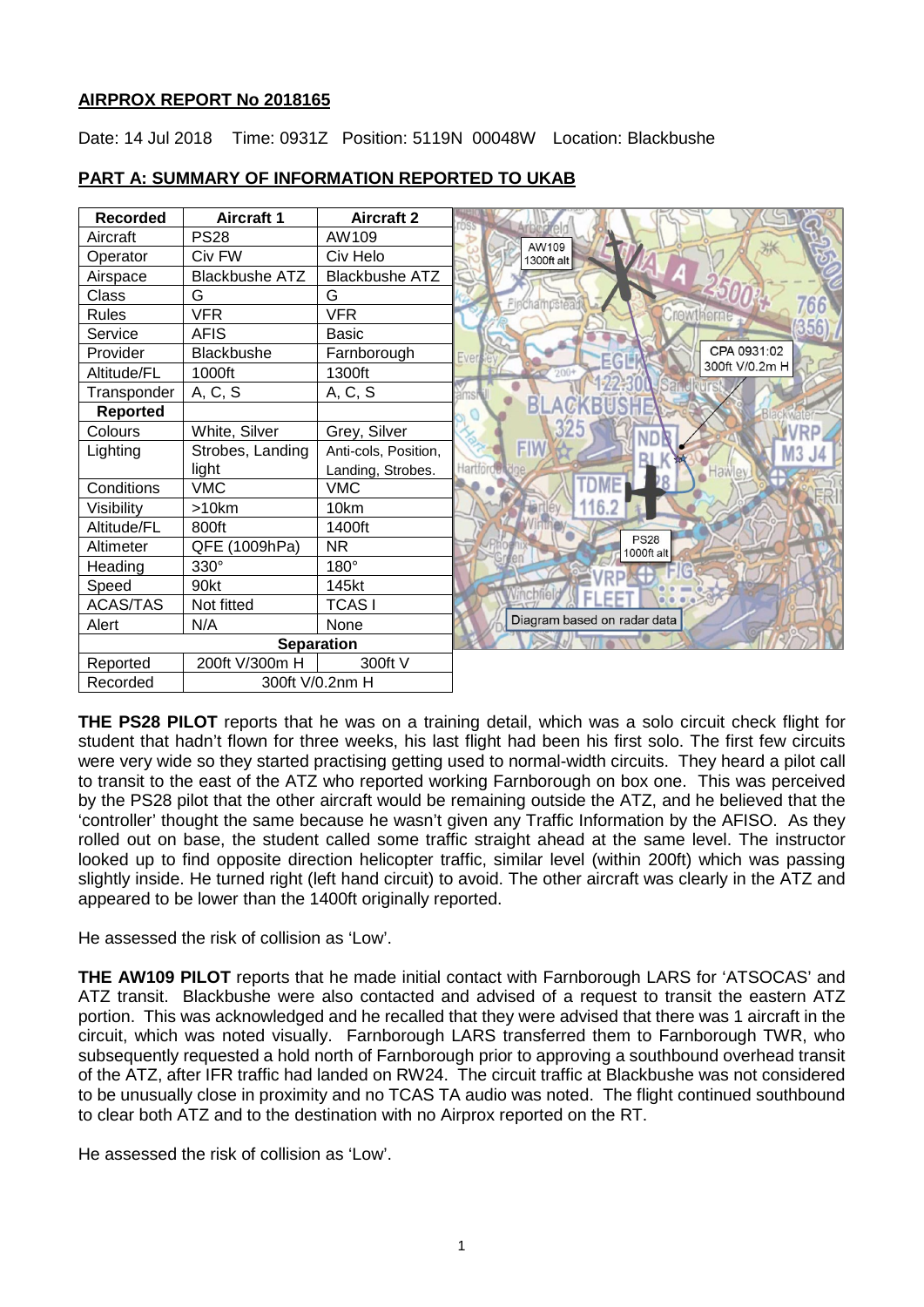**THE BLACKBUSHE AFISO** reports that, at the time of the incident, the aerodrome was subject to a RA(T) associated with the Farnborough International Air Show. The LOA between Blackbushe and Farnborough agreed that, amongst other restrictions, the circuit would be restricted to 800ft QFE. At 0928 the AW109 called Blackbushe and advised that they would pass to the east of the ATZ while working Farnborough Radar 'on the other box'. He was advised, and acknowledged that there were two in the visual circuit, but Traffic Information was not passed to the circuit traffic because it was perceived that the helicopter would remain outside the ATZ. Had there been a concern regarding the helicopter's route, then its altitude would have been a potential conflict because 1400ft converted to a height above the aerodrome would be 1075ft, a potential conflict with circuit traffic. The PS28 was on base leg when its pilot saw the helicopter and turned right to increase spacing. The pilot came to the Tower after landing to discuss the event and both pilot and AFISO agreed that they had not expected the helicopter to route within the ATZ. The controller opined that having demonstrated good airmanship by calling Blackbushe in the first place, the AW109 pilot may have had his routing changed by Farnborough because of the RA(T).

**THE FARNBOROUGH CONTROLLER** reports that he was the LARS controller on a busy Saturday morning. The AW109 pilot called on frequency and he gave him clearance to route to the northern aerodrome boundary at Farnborough. The frequency was very busy and when he looked to identify a departure he realised the AW109 was inside the Blackbushe ATZ. He challenged the pilot to ask whether he was working Blackbushe on his other box, to which he replied that he was. He was not told that there had been an Airprox at the time.

# **Factual Background**

The weather at Farnborough was recorded as follows:

EGLF 140920Z VRB03KT 9999 FEW024 22/14 Q1021

### **Analysis and Investigation**

# **CAA ATSI**

*Note: Time references for Blackbushe R/T transmissions are believed to be 20-30 seconds in advance.*

At 0927:00 (Figure 1), the AW109, which was 9nm north of Blackbushe, contacted the Farnborough LARS West controller, requesting a Basic Service, a transit of their ATZ, and also of the RA(T) established for the Farnborough Airshow.



Figure 1 – 0927:00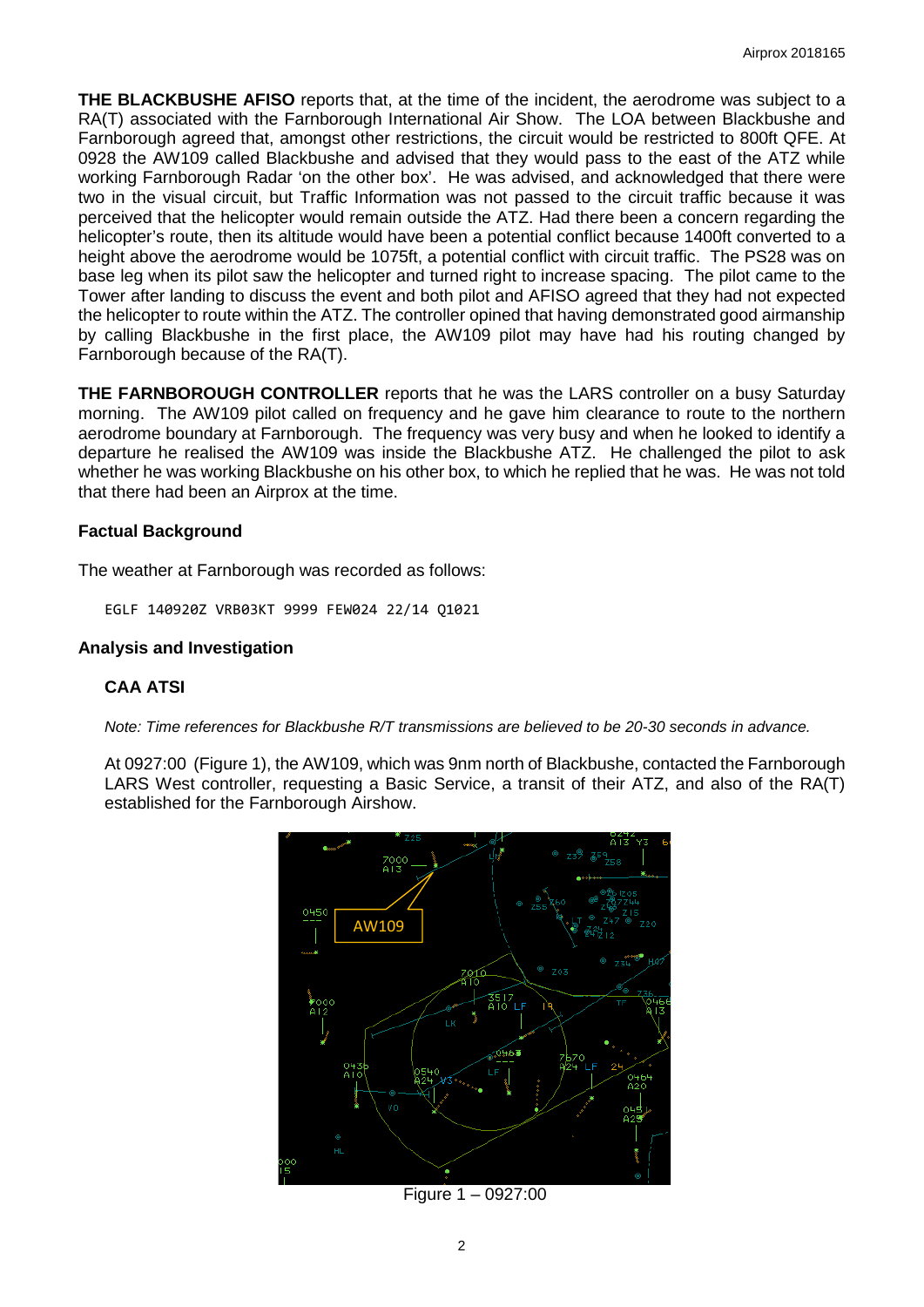The Farnborough controller allocated a transponder code (0431), passed the Farnborough QNH and confirmed it was a Basic Service. The controller asked if the pilot could accept a climb for transit, to which the pilot agreed, requesting a Traffic Service if they did. The controller advised that they were too busy to provide a Traffic Service, and so it was agreed that the aircraft would continue at its original level. The controller issued a clearance to transit and asked the pilot to report at the northern aerodrome boundary.

At 0928:47 (Figure 2), the AW109 pilot, who was now 5nm north of the airfield, contacted Blackbushe on their second radio, advising that they were southbound, not requesting an ATS, but were wanting to pass to the eastern side of the Blackbushe ATZ at 1400ft. The pilot confirmed that they were speaking to Farnborough on their other radio. The Blackbushe AFISO acknowledged this and advised that there were two fixed-wing aircraft in the circuit, that the circuit height was 800ft, and that they were using RW25L. They also passed the Blackbushe QNH. The pilot acknowledged this and advised that they would report when clear to the south. The PS28, which had been flight training and conducting both wide and normal circuits at Blackbushe, reported downwind for a touch-and-go at 0929:40**,** and was asked to report final by the AFISO (Figure 3).



Figure 2 – 0928:47 Figure 3 – 0929:40



Figure 4 – 0930:46 Figure 5 – 0930:52

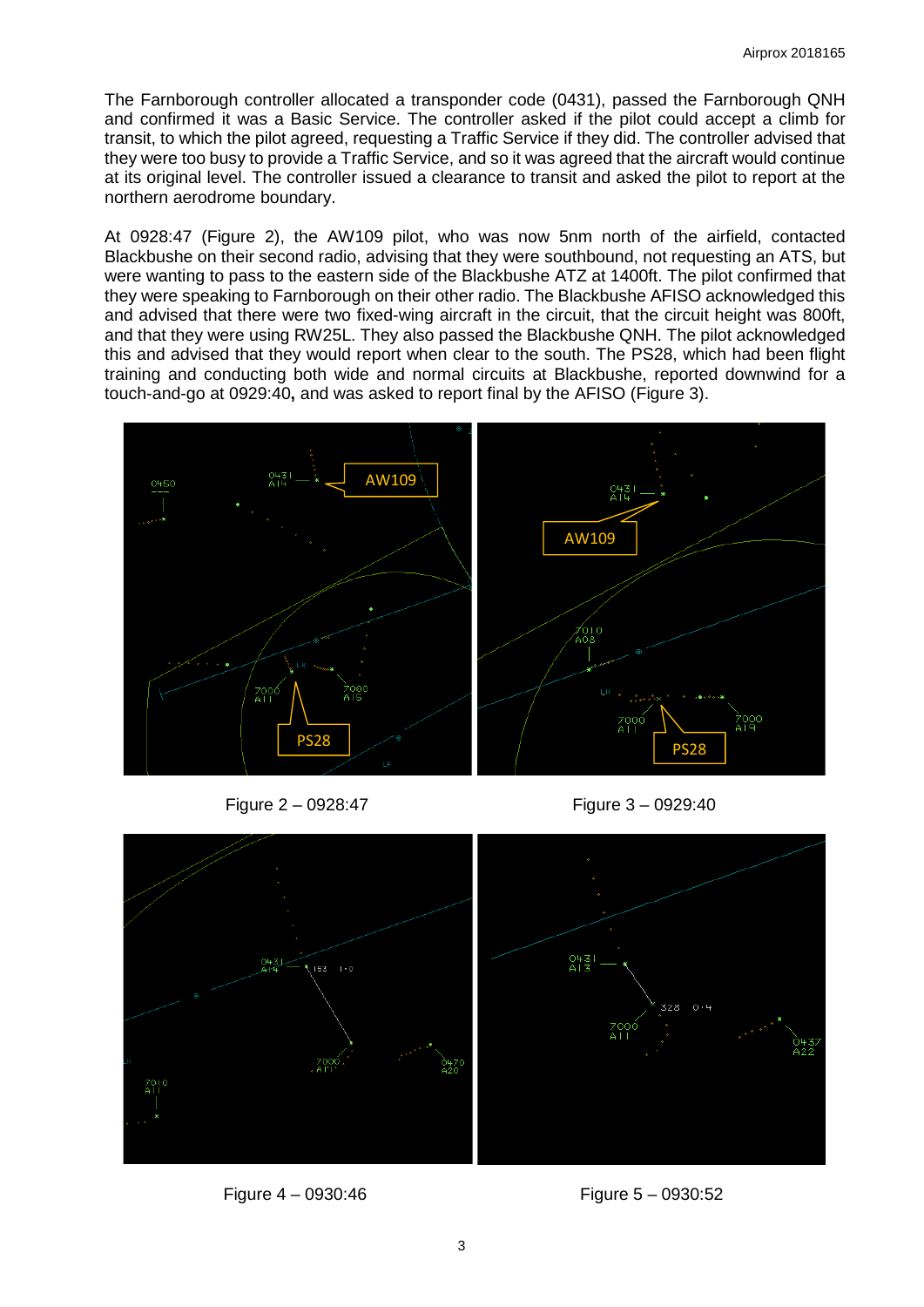At 0930:46 (Figure 4), the PS28 pilot reported that a helicopter was transiting straight through the ATZ about 200ft above circuit height, and that they had had to take avoiding action whilst on base leg. The AFISO acknowledged this and advised that the helicopter was at 1400ft, to which the pilot remarked that they thought it was lower than that. Meanwhile, at 0930:52 (Figure 5), the Farnborough LARS controller called the AW109 pilot, advising that they were inside the Blackbushe ATZ, and asked if they were speaking to them, which the pilot confirmed. CPA took place at 0931:02 (Figure 6), with the aircraft separated by 0.2nm laterally and 300ft vertically.



Figure 6 – 0931:02

The Farnborough LARS frequency evidenced almost continuous transmissions during this period, with aircraft possibly taking the opportunity to transit the area whilst the display validation flights had been suspended for a period of time at Farnborough. Based on the initial call made by the AW109 pilot, the Blackbushe AFISO had assumed he was intending to remain clear to the east of their ATZ, and therefore clear of the circuit, which was why no Traffic Information was passed. This assumption was supported by the report from the PS28 pilot who had heard the AW109 transmissions, and had also expected the aircraft to remain clear of the ATZ. The AW109 pilot reported seeing circuit traffic after having been advised of circuit activity by the Blackbushe AFISO.

Based on the information available to both the Farnborough controller and the Blackbushe AFISO, both acted in accordance with the requirements of their licences and the services being provided. Both aircraft were operating in Class G airspace where, regardless of the service being provided, the pilots were ultimately responsible for collision avoidance.

# **UKAB Secretariat**

The PS28 and AW109 pilots shared an equal responsibility for collision avoidance and not to operate in such proximity to other aircraft as to create a collision hazard<sup>[1](#page-3-0)</sup>. If the incident geometry is considered as head-on or nearly so then both pilots were required to turn to the right<sup>[2](#page-3-1)</sup>. An aircraft operated on or in the vicinity of an aerodrome shall conform with or avoid the pattern of traffic formed by other aircraft in operation<sup>[3](#page-3-2)</sup>. If an aerodrome provides a FIS the aircraft commander must obtain information from the FISO to enable the flight to be conducted safely within the ATZ.[4](#page-3-3)

 $\overline{a}$ <sup>1</sup> SERA.3205 Proximity.

<span id="page-3-1"></span><span id="page-3-0"></span><sup>2</sup> SERA.3210 Right-of-way (c)(1) Approaching head-on.

<span id="page-3-2"></span><sup>3</sup> SERA.3225 Operation on and in the Vicinity of an Aerodrome.

<span id="page-3-3"></span><sup>4</sup> Rules of the Air 2015 Section 3 rule 11 Flight within Aerodrome Traffic Zones.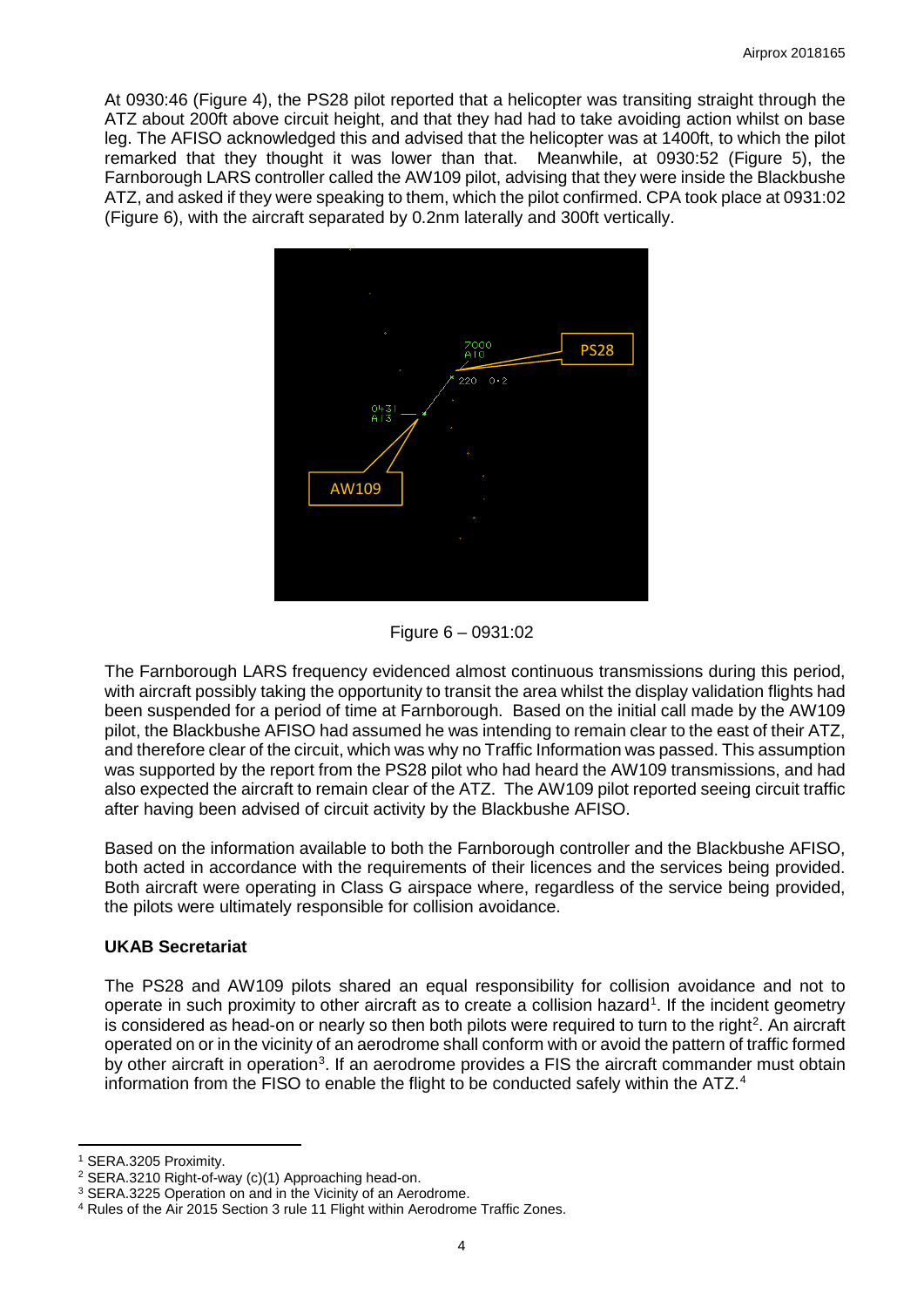### **Summary**

An Airprox was reported when a PS28 and a AW109 flew into proximity in the Blackbushe ATZ at 0931hrs on Saturday 14th July 2018. Both pilots were operating under VFR in VMC, the PS28 pilot in receipt of an AFIS from Blackbushe and the AW109 pilot in receipt of a Basic Service from Farnborough.

### **PART B: SUMMARY OF THE BOARD'S DISCUSSIONS**

Information available consisted of reports from both pilots, transcripts of the relevant R/T frequencies, radar photographs/video recordings, reports from the air traffic controller and FISO involved and reports from the appropriate ATC operating authorities.

The Board first looked at the actions of PS28 pilot. He was in the Blackbushe visual circuit and, although he heard the AW109 pilot's call, he interpreted it to mean that the helicopter would remain outside the ATZ. This was confirmed in his mind when the AFISO did not make a broadcast declaring an ATZ crossing. He was therefore surprised when the student alerted him to the AW109 in close proximity routing in the opposite direction as they were on base. The instructor took control from the student and took avoiding action. Acknowledging that there was little else the instructor could have done in the circumstances, the Board commented that this highlighted the need for good look-out at all times, even when flying in the visual circuit and within the nominal protection of an ATZ.

For his part, the AW109 pilot thought he had informed the AFISO of his intention to cross through the ATZ but his phraseology was ambiguous and the FISO (and PS28 pilot) had interpreted it that he was keeping clear to the east. Being a unit with only an AFISO, the AW109 pilot was not required to obtain a clearance to cross the Blackbushe ATZ but was required to obtain sufficient information to enable the flight to be conducted safely. Some members thought that in passing the runway in use, circuit state and QNH, the pilot may have thought that the AFISO had understood his intentions; they also thought that with the RA(T) in place at Farnborough the pilot may have been task-focused in ensuring he transited through Farnborough airspace during a break in the flying display programme and was thus more intent on forward planning to that part of his flight. Despite all this, it was still for the AW109 pilot to ensure that he gave way to Blackbushe circuit traffic. Given the AW109 pilot's perception that he had been told there was only one aircraft in the Blackbushe circuit (when in fact he had been told there were 2), the Board debated for some time whether the pilot was actually visual with the PS28 or with the other circuit traffic that was downwind and which he might then take to mean that he was clear of the circuit traffic. On balance, members decided that he probably was visual with the PS28 because he had accurately estimated the separation, but they unanimously agreed that he would have been better served to allow more separation, even if he himself was content with the distance between them, rather than risk startling the other pilot.

Turning to the role of the Blackbushe AFISO, members could understand why he thought the AW109 pilot was remaining clear of the ATZ because its pilot's phraseology had been ambiguous. Although they thought that the AFISO had therefore discharged his responsibilities correctly, they thought that if he had had the capacity to do so, it would have been advantageous for the AFISO to have searched for the helicopter visually to confirm how far out it really was. That being said, they were cognisant that they did not know the layout of the tower at Blackbushe, or indeed whether the AFISO would have been able to see the AW109 or not.

Finally, the Board briefly looked at the actions of the Farnborough controller. He was providing a Basic Service and was clearly busy because he had told the AW109 pilot that he could not provide a Traffic Service. Once he realised that the helicopter was within the Blackbushe ATZ he asked the pilot whether he had spoken to Blackbushe and, being told that he had, was content with the situation. Without knowing about the misunderstanding over the ATZ crossing, there was little more he could have done.

In assessing the cause of the Airprox, the Board quickly agreed that the AW109 pilot had not avoided the pattern of traffic at Blackbushe and had flown into conflict with the PS28. The Board also agreed that there had been a contributory factor regarding the AW109 pilot's ambiguous communication of